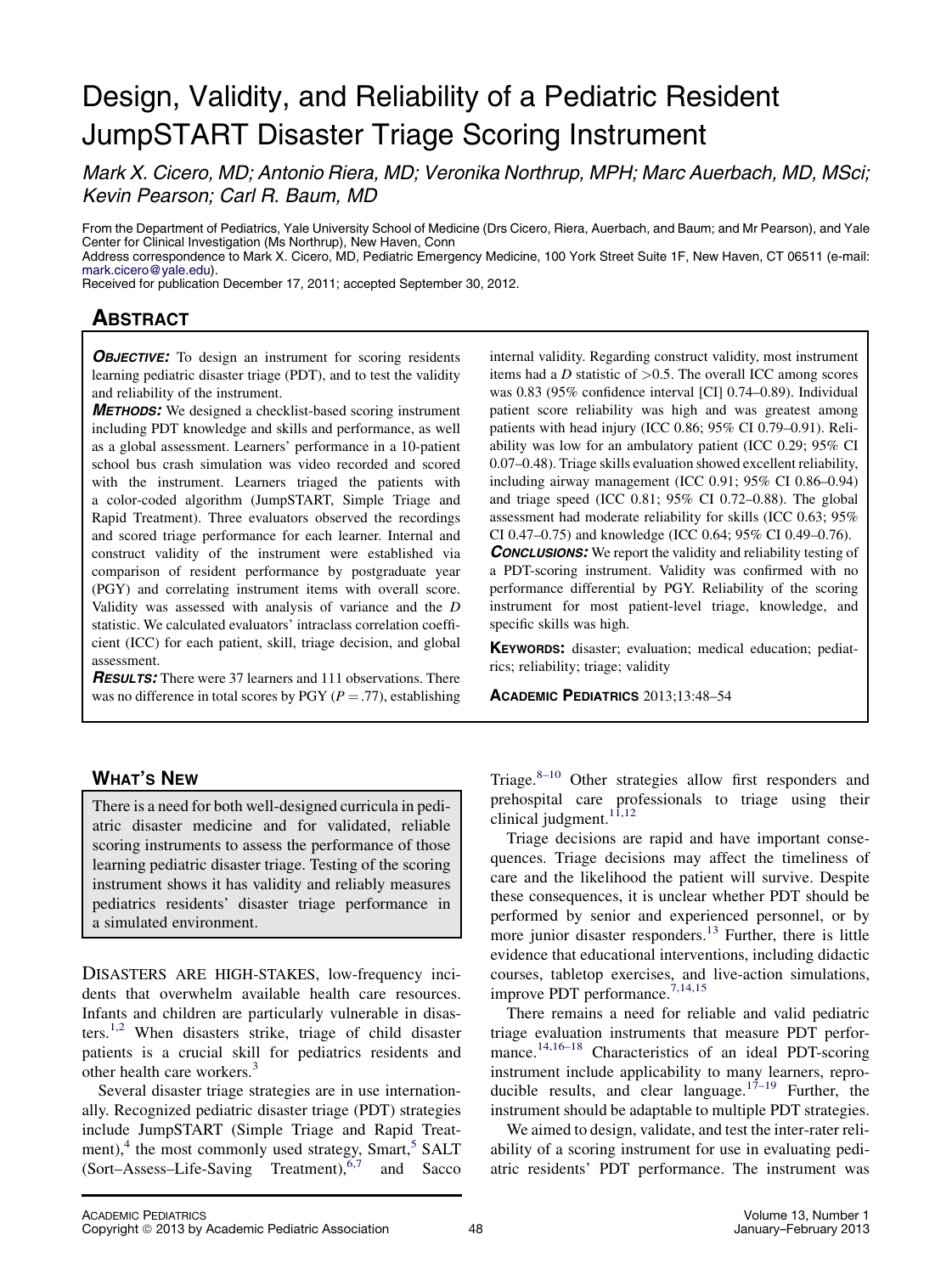created for use in a standardized, multiple-scenario, simulation-based pediatric disaster medicine curriculum. We hypothesized the instrument would measure PDT performance in a valid, reproducible manner.

# METHODS

The learners were first- to fourth-year pediatrics and internal medicine–pediatrics residents at an urban, tertiary care children's hospital. The learners completed the simulation for this study on February 5, 2010. Six months before, the learners had previous training in Jump $\text{START}^4$  $\text{START}^4$ PDT, including airway, breathing, and circulation assessment skills and knowledge of the JumpSTART algorithm. Learners completed a preparticipation survey that assessed their prior disaster training and experience. The institutional review board approved subject participation in this educational intervention.

### **SIMULATION DESCRIPTION**

The learners completed a high-fidelity, 10-patient school bus crash simulation. This simulation was the final of 3 simulations in a PDT educational curriculum. The simulations occurred at a large health care simulation laboratory affiliated with our health care system. The first 2 simulations occurred 5 months before the school bus crash simulation. A learning session with scripted debriefings and a standardized didactic intervention occurred after each simulation. The 5-month delay was designed to test retention of PDT skills and knowledge.

In most triage strategies, including JumpSTART, color codes correspond to patients' triage priority. Patients with critical illness or injury are assigned the Red category; nonambulatory, Yellow; walking, Green; dead or likely to die, Black. Common features of the PDT strategies include scene assessment, triage, and decisions about transport to receiving facilities.

The 10 simulated patients suffered various injuries. The types of injuries and the domains for learner assessment are shown in [Table 1](#page-2-0). Expected color-coded triage levels were determined by a consensus of subject matter experts who applied the JumpSTART triage tool. Nine of the patients represented a decision endpoint of the JumpSTART triage algorithm. An additional patient, seated in a wheelchair, represented a nonverbal child with special health care needs (CSHCN).

In the simulation, the learners served as the sole health care worker performing PDT. The school bus patients had been transported to the emergency department for this scenario. The learners performed the simulation individually and triaged the patients independently. Nine simulation manikins and one standardized patient served as the patients. A subset of manikins responded physiologically to airway maneuvers. Manikins used were 3 SimMan, 2 VitalSim Kid, 2 SimBaby, and one SimMan 3G (all products of Laerdal Medical, Stockholm, Sweden), and one Hal child (Gaumard Scientific, Miami, Fla).

A trained faculty facilitator provided information about patients' mode of transport, the number of patients, and available health care resources. The learners received standardized prompts from the facilitators regarding manikinspecific physiology, such as the location of manikin pulses.

We designed a checklist-based evaluation tool that included learners' PDT knowledge, skills, and performance, which were defined as follows.

## PDT KNOWLEDGE

Included patient-level application of the JumpSTART algorithm and assignment of the accurate triage level (Red, Yellow, Green, or Black).

### **PDT** SKILLS

Included patient-level assessment of ambulatory status, airway, breathing, and circulation, repositioning of the airway, bag-valve-mask ventilation, and determining mental status.

### PDT PERFORMANCE

Included efficient triage of patients, taking less than a minute per patient assessment, and performance on the global assessment scale, described below.

The instrument included a separate global assessment scale. The global assessment was included as a measure of aggregate performance, to complement the patientlevel assessments. The global assessment included 5-point, Likert-style questions with text anchors at 1 and 5. The 5 points on the Likert scale were labeled Novice, Advanced Beginner, Competent, Proficient, and Expert. The global assessment items included professionalism, triage skill, triage knowledge, and overall performance.

We developed the scoring instrument via an iterative process, using a modified Delphi technique. There were 6 Delphi participants, who were local subject matter experts. There were 3 iterations of the Delphi process. Triage Performance was rated via trichotomous scoring (Yes, No, or Unable to Comment). In total, there were 59 points on the scoring instrument. An excerpt from the scoring instrument is shown in [Figure 1.](#page-3-0)

Use of the scoring instrument required instruction for evaluators and learners. The evaluators were oriented to the trichotomous scoring in the scoring instrument. To be scored 'Yes' for assessing breathing, for example, evaluators were instructed that learners must verbalize their assessment of the patient's breathing. Likewise, learners were instructed to verbalize their thought processes and assessments.

### **DATA COLLECTION AND PERFORMANCE EVALUATION**

The research team video recorded the learners' triage performances. We standardized the videos by predetermining videography angles and the locations of patients in the simulated emergency department. The video angles were determined during technical rehearsals of the simulations.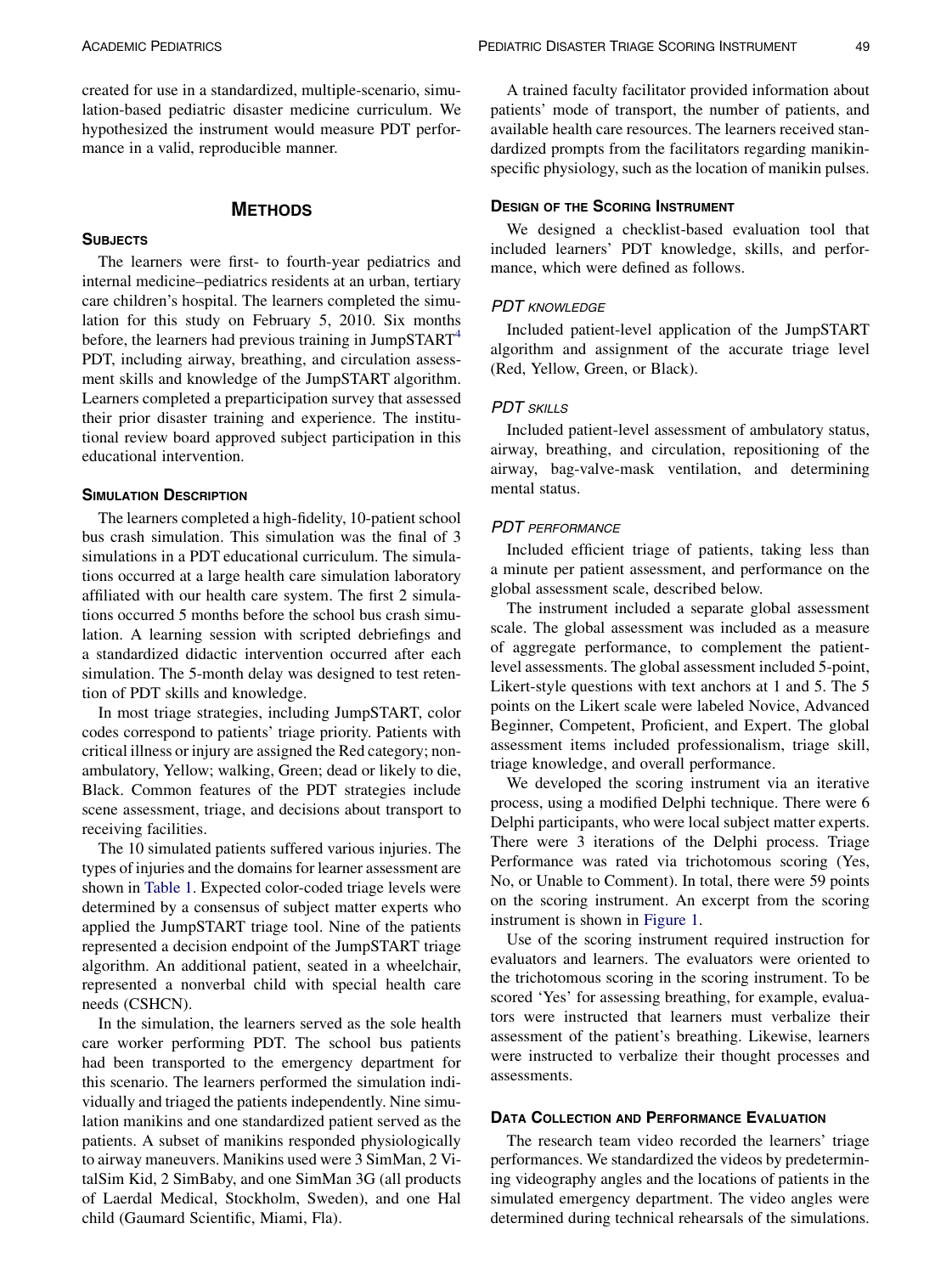### <span id="page-2-0"></span>Table 1. Simulated Bus Crash Victims

|                |                                                                                       | Domain for Learner Assessment |          |           |             |                                    |  |
|----------------|---------------------------------------------------------------------------------------|-------------------------------|----------|-----------|-------------|------------------------------------|--|
| Patient<br>No. | Patient Simulation (Expected Triage Level)                                            | Ambulatory<br>Status          | Airway   | Breathing | Circulation | Altered<br>Mental<br><b>Status</b> |  |
|                | Laerdal MegaCode Kid, bar impaled through the chest, no vital signs<br>(Black)        | X                             | X        | X         | X           |                                    |  |
| 2              | Laerdal MegaCode Kid, intubated, no vital signs (Black)                               | $\mathsf{X}$                  | $\times$ | Χ         | X           |                                    |  |
| 3              | Gaumard HAL, CSHCN in wheelchair, nonverbal, normal vital signs<br>(Green)            | X                             | X        | X         |             |                                    |  |
| 4              | Laerdal SimMan 3G, apneic, responds to airway maneuvers (Red)                         | X                             | $\times$ | X         |             |                                    |  |
| 5              | Laerdal SimMan, who is perseverating, with a head injury (Yellow)                     | X                             | $\times$ | X         | X           | X                                  |  |
| 6              | Laerdal SimMan, with a bleeding femoral wound, tachypneic, no<br>palpable pulse (Red) | X                             | X        | X         | X           |                                    |  |
|                | Laerdal SimMan, with a head injury and glass imbedded in the scalp<br>(Red)           | X                             | $\times$ | X         | X           | X                                  |  |
| 8              | An actor, ambulatory, with a forearm laceration (Green)                               | $\times$                      | $\times$ |           |             |                                    |  |
| 9              | Laerdal SimBaby, apneic, responds to positive pressure ventilation<br>(Red)           | X                             | $\times$ | X         |             |                                    |  |
| 10             | Laerdal SimBaby, with chest bruises, who is tachypneic (Red)                          | X                             | $\times$ | X         |             |                                    |  |

Black = dead or likely to die; CSHCN = child with special health care needs; green = walking; red = critical; yellow = nonambulatory.

The angles were chosen to optimize visualization of the learners' hands and the patients' airways. The PDT learners consented to videography at the outset of the PDT curriculum. An online, password-protected repository was used for video storage (FlipShare, Cisco Corporation, San Jose, Calif).

We identified 3 evaluators with diverse clinical experience and levels of education. The evaluators were the principal investigator (evaluator A), a collaborating author (evaluator B), and an undergraduate research assistant (evaluator C). There was a deliberate choice to include 3 evaluators of disparate PDT expertise. Including an undergraduate evaluator allowed assessment of the scoring instrument by an evaluator free of clinical experience and biases.

The evaluators independently viewed the recordings and scored PDT performance using the scoring instrument. Each of the 3 evaluators assessed all of the triage videos.

Scores on all instrument items were summarized using means and standard deviations for all participants, as well as by postgraduate year (PGY). Discrimination (D) statistics were obtained with the Pearson correlation coefficient. The D statistic was used to determine if participants' performances with individual patients, specific PDT skills, triage decisions, and the global assessment were predictive of overall scores. A D statistic  $>0.5$  is considered predictive of the overall score. The D statistic was used as a measure of construct validity.

To determine the internal validity of the scoring instrument, we wished to establish that performance during a simulation was not affected by the years of medical training of a participant, as the content of PDT curriculum was not dependent on the years of training and should be equally accessible to and absorbed by all participants. Comparison of interns to senior residents was performed with analysis of variance.

Inter-rater reliability was assessed with intraclass correlation coefficient (ICC). We set the target ICC for the scores at 0.70, a standard for inter-rater reliability coefficient. Reliability analyses were conducted for: (1) the learners' triage accuracy for each of the 10 patients; (2) learners' triage skills, specifically airway maneuvers, assessment of circulatory status, ability to ambulate, airway and breathing assessment, and assessment of mental status; (3) learners' triage knowledge, determined by application of the JumpSTART triage algorithm decision of the patients' triage levels; and (4) for each item included in the global assessment.

Alpha of 0.05 was used in all statistical analyses, and the analyses were conducted using SAS 9.2 (SAS Institute, Cary, NC).

There were 40 learners who completed the simulation, of whom 37 consented to videography and to being subjects in the study. Fourteen participants were first-year interns, 10 were in their second year of training, 11 in their third and 2 in fourth year of training. Of note, only one intern had formal disaster medicine training before the curriculum, and one PGY-3 had prior clinical experience in a disaster, a hurricane. Each learner triaged 10 patients, for a total of 370 simulated triaged patients. There were 3 repeat observations of each video, resulting in 110 repeat observations of resident triage.

The mean total score was  $44.0$  (SD = 5.3), ranging from 30 to 55. [Table 2](#page-4-0) summarizes the scores for individual patient simulations as well as for the learner performance domains and the global assessment. Discrimination analyses showed that most patient-level scores, PDT skill, knowledge, and performance scores, and global assessment scores had a D statistic  $>0.5$ , indicating that a learner's performance on a given simulation or in a specific domain was predictive of the total score.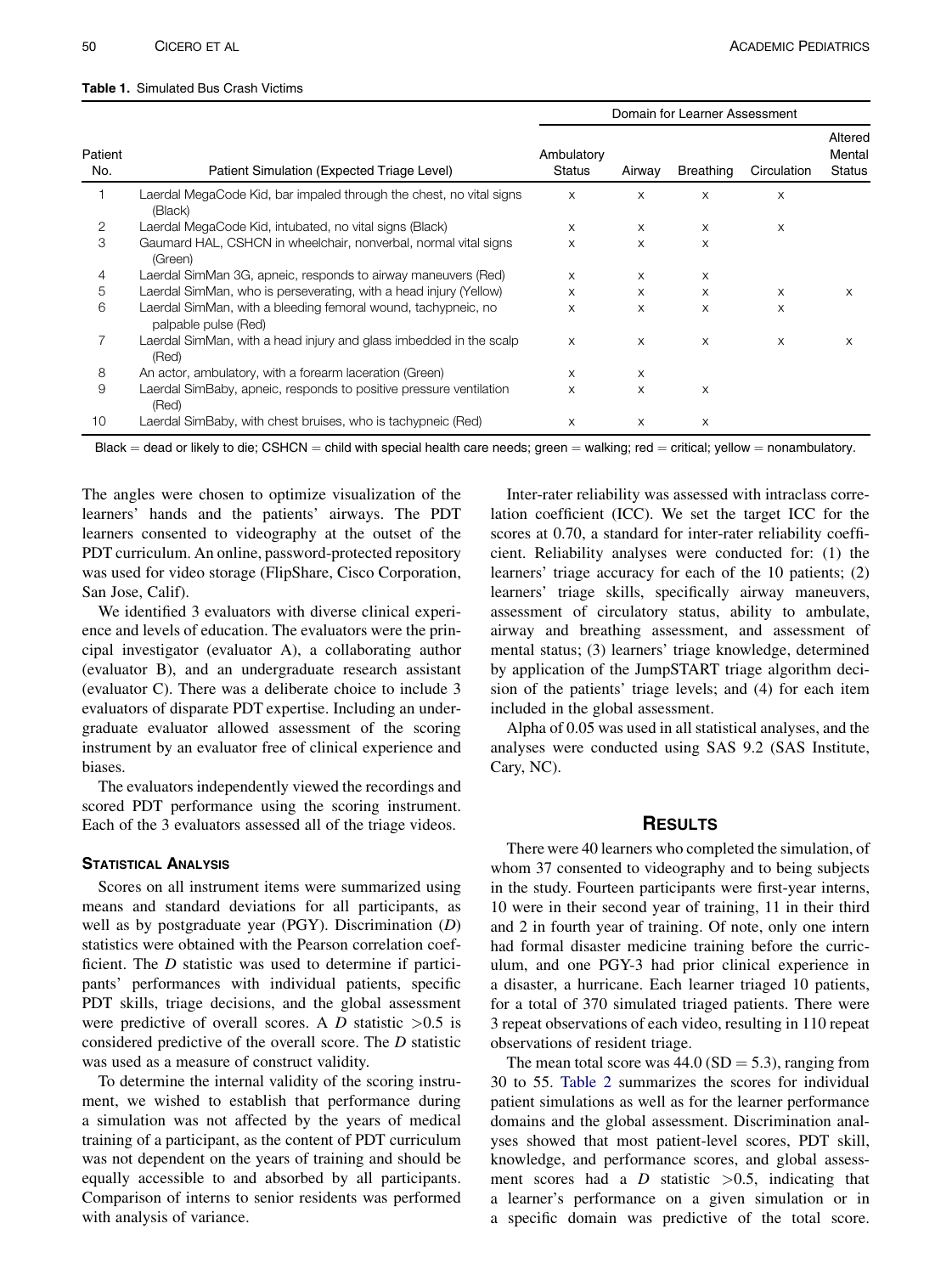<span id="page-3-0"></span>

| <b>Patient</b>                   | <b>Expected Actions</b>                                                                                                                                                                                                                                                                                                                             | <b>Performance Evaluation</b> |                |      |  |
|----------------------------------|-----------------------------------------------------------------------------------------------------------------------------------------------------------------------------------------------------------------------------------------------------------------------------------------------------------------------------------------------------|-------------------------------|----------------|------|--|
|                                  |                                                                                                                                                                                                                                                                                                                                                     | Yes                           | N <sub>o</sub> | UTC* |  |
| $#1.$ A school-                  | 1) Determines patient is not ambulating<br>2) Determines the patient is not<br>breathing<br>3) Positions airway (no response)<br>4) Feels for a pulse (No pulse)<br>5) Triages patient as a level Black, or<br>deceased                                                                                                                             |                               |                |      |  |
| aged child<br>impaled on a       |                                                                                                                                                                                                                                                                                                                                                     |                               |                |      |  |
| pole                             |                                                                                                                                                                                                                                                                                                                                                     |                               |                |      |  |
|                                  |                                                                                                                                                                                                                                                                                                                                                     |                               |                |      |  |
|                                  |                                                                                                                                                                                                                                                                                                                                                     |                               |                |      |  |
|                                  | 6) Completed triage in <1 minute                                                                                                                                                                                                                                                                                                                    |                               |                |      |  |
|                                  |                                                                                                                                                                                                                                                                                                                                                     | Yes                           | No             | UTC* |  |
| $#2. A school-$                  | 1) Determines patient is not ambulating<br>2) Determines patient is breathing<br>3) Determines patient has a normal<br>respiratory rate<br>4) Checks pulse (femoral or carotid)<br>5) Assesses level of function with<br>AVPU mnemonic (patient is V, verbal)<br>6) Triages patient as level Yellow,<br>delayed<br>7) Completed triage in <1 minute |                               |                |      |  |
| aged child with<br>a head injury |                                                                                                                                                                                                                                                                                                                                                     |                               |                |      |  |
|                                  |                                                                                                                                                                                                                                                                                                                                                     |                               |                |      |  |
|                                  |                                                                                                                                                                                                                                                                                                                                                     |                               |                |      |  |
|                                  |                                                                                                                                                                                                                                                                                                                                                     |                               |                |      |  |
|                                  |                                                                                                                                                                                                                                                                                                                                                     |                               |                |      |  |
|                                  |                                                                                                                                                                                                                                                                                                                                                     |                               |                |      |  |
|                                  |                                                                                                                                                                                                                                                                                                                                                     |                               |                |      |  |

\*UTC = Unable to comment

Figure 1. Exemplary excerpt from the scoring instrument.

Exceptions included learners' scene assessment, pulse assessment, and time to triage patients.

Learners showed no significant variation in PDT performance by PGY. [Table 2](#page-4-0) shows a comparison of PDT performance for interns and senior residents, including the D statistics. There was no difference among resident scores by PGY.

The overall ICC among total scores was 0.83 (95% confidence interval [CI] 0.74–0.89). As a pair, evaluators A and C had the highest overall reliability (ICC 0.87; 95% CI 0.77–0.93), and reliability between evaluators A and B or B and C was the same (ICC 0.71; 95% CI 0.51– 0.84).

Inter-rater reliability for individual simulated patients is depicted in [Figure 2b](#page-5-0). Reliability was generally higher than 0.70, with the exception of patient 8, an ambulatory patient. The highest overall ICCs were for the 2 deceased patients (patients 1 and 2), an adolescent with mental status changes (patient 5), and a tachypneic infant (patient 9).

The ICCs of scores for PDT knowledge, skills and performance are shown in [Figure 2a](#page-5-0). We observed high levels of inter-rater reliability for most items, with triage decisions via the JumpSTART triage algorithm (ICC 0.92; 95% CI 0.88–0.95) and the skills airway assessment and airway management (ICC 0.91; 95% CI 0.93–0.98) showing the highest reliability. A notable exception was assessment of breathing (ICC 0.53; 95% CI 0.35–0.67). The ICCs for pairs of evaluators showed similar performance to overall ICCs.

Global assessment evaluations showed moderate reliability, with all ICCs  $\langle 0.7.$  In ascending order, overall ICCs for global assessments of function were: assessment of professionalism 0.49 (95% CI 0.30–0.64), learners' overall performance 0.59 (95% CI 0.42–0.72), skills assessment 0.63 (95% CI 0.47–0.75), and knowledge assessment 0.64 (95% CI 0.49–0.76).

This work has shown the performance of our PDT scoring instrument with a set of evaluators of varying disaster medicine experience. We report the design,

validation, and reliability testing of the first scoring instrument for evaluating residents learning PDT. We have demonstrated the instrument has both construct and internal validity. Our findings show the instrument yields reproducible results in the key domains of PDT knowledge, skills, and performance, as well as global assessment.

The discrimination statistics measure the construct validity of the PDT scoring instrument. The 4 items of the global assessment, particularly overall skill, knowledge, and performance, correlated highly with the overall score on the scoring instrument. At the patient level, simulated patients with more involved assessments (eg, patients 4, 6, and 9) correlated more closely with overall score than the simplest patient (patient 8, an ambulatory patient).

Previous work has focused on senior residents outperforming interns as a marker of scoring instrument valid-ity.<sup>[20](#page-6-0)</sup> Our work shows no difference between intern and senior resident performance. This finding is not unexpected. Few residents have opportunities to care for children in disasters, and simulation-based disaster training has not been integrated into our learners' residency curriculum. Therefore, the similarity of performance across all training levels supports the internal validity of the instrument. The PDT scoring instrument does not detect experience in pediatrics residency; rather, it measures PDT performance.

Regarding the instrument's reliability, correlation of scores at the individual patient level was high, meeting our target ICC of 0.70. Among patients with high ICC, patient 3, a CSHCN, deserves special discussion. The high overall ICC of 0.73 is an incomplete representation of the evaluator's findings. Evaluators noted that learners often struggled with this nonverbal disaster patient. Learners verbalized a desire to assign a higher than necessary priority triage code for patient 3, effectively overtriaging that patient. Reasons for overtriage included uncertainty about whether the child's deficits were the result of the bus crash or were typical for the child. Other learners noted a CSHCN is particularly vulnerable during disaster, a well-established concept. $21$  In its current iteration, the evaluation instrument does not capture learners' thought processes when they triage CSHCN. Future iterations of the instrument should include more evaluation of learners' triage of CSHCN.

Evaluations with patient 8, an ambulatory disaster patient, represent the poorest reliability performance of the scoring instrument. Learners did not ignore the patient, nor did they fail to assign the expected Green triage tag to this patient with minor injuries. The reason for the poor ICC findings was evaluator interpretation of the scoring instrument. It was not clear to evaluators whether learners must verbalize their assessment of whether patient 8 could walk. Consequently, there was systematic disagreement between the reviewers. Subsequent versions of the scoring instrument explicitly require the learner to verbalize assessment of the patient's ability to walk.

There was generally excellent correlation for objective skills and discrete knowledge assessed in the tool. Among PDT skills, speed of triage, and assessment of circulatory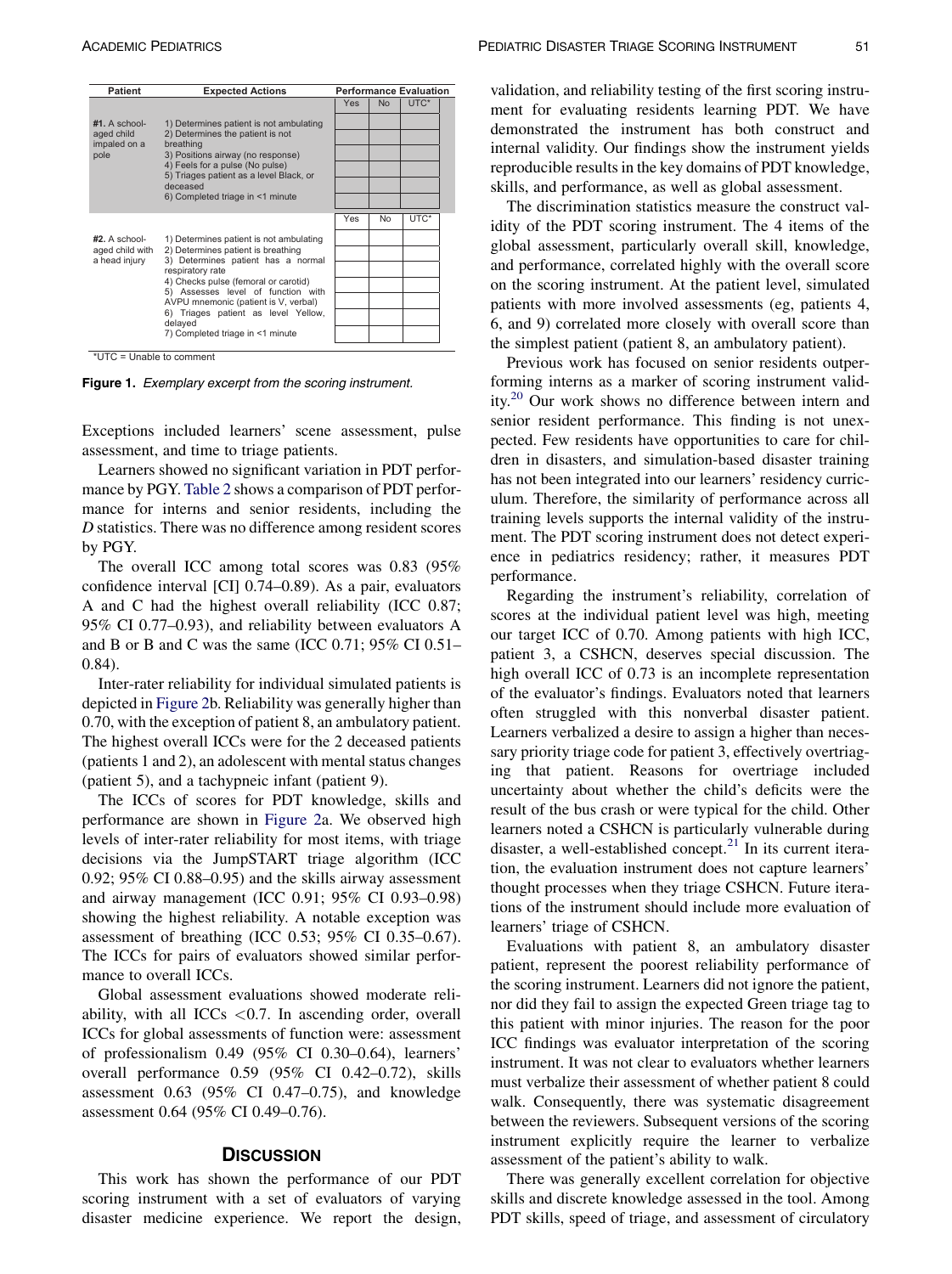<span id="page-4-0"></span>Table 2. Descriptive Statistics of Learner Scores and Comparison of Scores by PGY

|                                       | Discrimination (D) Statistic for<br>Prediction of Total Score* | Mean Points (SD)     |            |           |                  |  |
|---------------------------------------|----------------------------------------------------------------|----------------------|------------|-----------|------------------|--|
| Scored Item                           |                                                                | $n = 14$<br>$n = 10$ |            | $n = 13$  | Overall P Valuet |  |
| Scene assessment                      | $-0.19$                                                        | 3.5(0.5)             | 3.4(0.4)   | 3.5(0.5)  | .96              |  |
| Patient total                         | 0.99                                                           | 40.6(4.9)            | 41.4(5.2)  | 39.7(6.2) | .77              |  |
| Patient 1                             | 0.56                                                           | 5.0(0.8)             | 5.0(0.6)   | 4.8(1.0)  | .82              |  |
| Patient 2                             | 0.58                                                           | 4.6(0.8)             | 4.5(0.9)   | 4.0(0.9)  | .13              |  |
| Patient 3                             | 0.44                                                           | 3.0(0.9)             | 3.7(0.4)   | 3.3(0.7)  | .14              |  |
| Patient 4                             | 0.62                                                           | 3.5(0.8)             | 3.7(1.0)   | 3.7(1.0)  | .87              |  |
| Patient 5                             | 0.57                                                           | 4.6(1.5)             | 4.9(1.1)   | 4.5(1.3)  | .81              |  |
| Patient 6                             | 0.73                                                           | 4.3(0.9)             | 3.9(1.2)   | 4.1(1.1)  | .56              |  |
| Patient 7                             | 0.60                                                           | 4.9(1.1)             | 4.4(1.6)   | 4.8(1.1)  | .55              |  |
| Patient 8                             | 0.37                                                           | 2.7(0.5)             | 2.8(0.3)   | 2.7(0.4)  | .59              |  |
| Patient 9                             | 0.67                                                           | 4.5(0.8)             | 5.4(0.5)   | 5.0(1.0)  | .0512            |  |
| Patient 10                            | 0.59                                                           | 3.2(0.9)             | 3.2(1.0)   | 2.9(1.2)  | .65              |  |
| Total score‡                          | $\cdots$                                                       | 44.1 (4.7)           | 44.8 (4.9) | 43.2(6.3) | .77              |  |
| PDT Knowledge, Skill, and Performance |                                                                |                      |            |           |                  |  |
| Ambulation                            | 0.76                                                           | 3.7(2.4)             | 4.4(2.8)   | 3.4(3.1)  | .72              |  |
| Breathing                             | 0.56                                                           | 8.7(0.4)             | 8.6(0.8)   | 8.6(0.7)  | .91              |  |
| Airway                                | 0.66                                                           | 4.3(2.1)             | 4.3(1.7)   | 3.7(2.3)  | .71              |  |
| Pulse                                 | 0.07                                                           | 3.9(0.9)             | 3.1(1.1)   | 3.9(0.9)  | .10              |  |
| <b>Triage Level</b>                   | 0.67                                                           | 7.9(1.4)             | 8.1(1.3)   | 7.9(1.7)  | .92              |  |
| Time to Triage                        | 0.22                                                           | 9.1(1.5)             | 9.7(0.4)   | 9.2(1.3)  | .43              |  |
| <b>Mental Status</b>                  | 0.43                                                           | 1.4(0.5)             | 1.4(0.5)   | 1.4(0.6)  | .97              |  |
| Global Assessment of Learners         |                                                                |                      |            |           |                  |  |
| Skills                                | 0.74                                                           | 2.6(0.8)             | 3.0(0.5)   | 2.4(0.8)  | .12              |  |
| Knowledge                             | 0.79                                                           | 2.8(0.8)             | 3.1(0.7)   | 2.9(0.8)  | .67              |  |
| Professionalism                       | 0.61                                                           | 2.8(0.6)             | 3.2(0.5)   | 2.8(0.5)  | .11              |  |
| Overall performance                   | 0.79                                                           | 2.6(0.5)             | 2.9(0.5)   | 2.5(0.7)  | .21              |  |

 $PGY = postgraduate year$ ;  $SD = standard deviation$ .

\*D statistics denote the predictive value of a scored item for the total score.

†P value obtained by analysis of variance.

‡The highest possible score is 59.

status showed good inter-rater reliability. However, correlation was lower for other domains, notably assessment of breathing, ambulatory status, and the global assessment of function. These instances of more moderate correlation bear consideration.

Scoring instrument skill items that did not correlate as well with the total score included scene assessment, the recognition that a disaster existed. Reasons for this might include 1) the small number of points allotted to this section, 2) that scene assessment involves consideration of the overall population of patients, rather than the individuals, and 3) the resources available to provide care. Other skills with poor correlations to the total score included assessment of pulses, and time to triage each patient, suggesting the fastest learners may not have been the best at PDT.

It was surprising that ICCs of assessment for breathing, both presence and rate, was lower than for other PDT skills. Evaluators were instructed to observe for learners' verbalization of breathing assessment and not to positively score learners' actions, such as chest palpation or auscultation. Further review of videos shows our facilitators did not consistently prompt learners to verbalize their actions (eg, "I am checking the patient's breathing" or "the patient is tachypneic"). Video review also showed limitations of the simulation manikins, with failure of the manikins to resume respirations after the learners had performed correct airway repositioning.

We believe the lack of standardized instructions for both learners and facilitators to focus on a verbal announcement of a patient's breathing status resulted in the lower ICCs for breathing. In this context, evaluators may have had disparate interpretations about whether breathing status was verbalized. We think the lower ICCs are not due to a shortcoming of the scoring instrument, and ICCs would have been improved by emphasizing and normalizing the expectations for the learners before the triage scenario. As an example, clarifying that learners must prompt an ambulatory patient, like patient 8, to actually walk, would likely improve the ICC for such patients.

The simultaneous use of simulation for conducting patient-outcomes research and education creates a challenge. In clinical situations, health care workers do not verbalize every action and assessment they perform. Balancing realism and assessment of learner's actions and knowledge can be difficult. In later iterations of this work, we have introduced more formal train-the-trainer interventions, and prompts for learners with unclear thought processes. Previous work by Henry et al has shown verbalization of thought processes does not affect clinical performance.<sup>[22](#page-6-0)</sup>

Decisions about triage category had very high ICC. This likely reflects the highly objective nature of this assessment domain. Here, evaluators are using the instrument to record the learners' choices of the Red, Yellow, Green, or Black categories.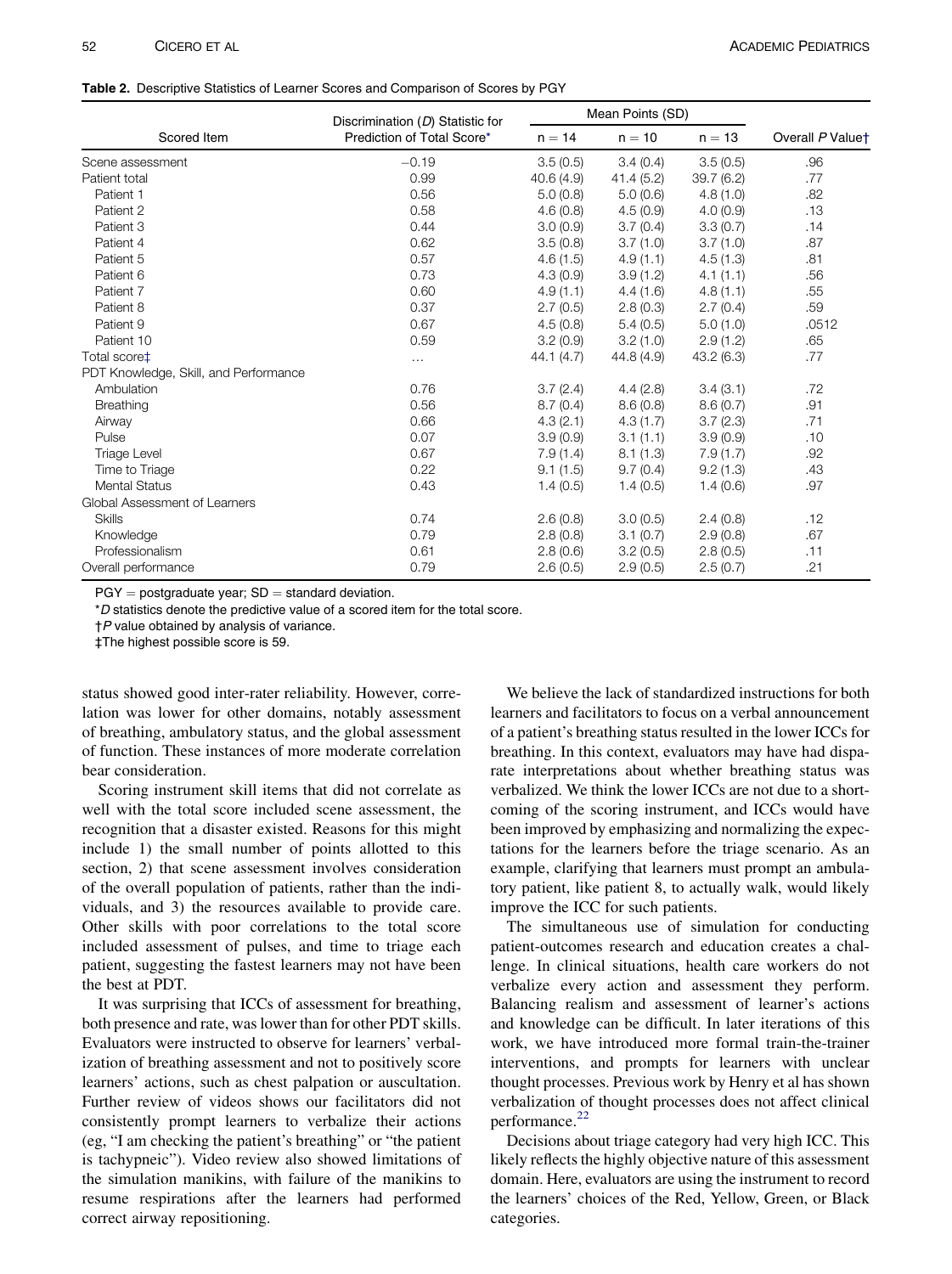<span id="page-5-0"></span>

Figure 2. (A) Inter-rater reliability for triage performance. The solid line at an ICC of 0.7 indicates the target correlation. (B) Inter-rater reliability for individual simulated patient performance. The solid line at an ICC of 0.7 indicates the target correlation. The  $\blacklozenge =$  overall correlation;  $\blacksquare$  = reviewers A and B;  $\blacktriangle$  = reviewers A and C; and  $X =$  reviewers B and C.

As a domain, the global assessment had the lowest ICCs. Although there were anchors to the Likert scores for the global assessment of function, it is by nature a less objective score, and previous authors have reported poor interrater reliability. $^{23}$  $^{23}$  $^{23}$  When expert, trained raters use a global assessment, the reliability of the assessment improves.<sup>[24](#page-6-0)</sup> Given that this study used 3 evaluators of varying expertise, low ICCs may have stemmed from disparities in expertise. Further refinement of this domain should include formal training of the evaluators with a user's guide to the scoring instrument. Training of evaluators with videos modeling overall performance, professionalism, and triage skills may have improved correlation. Videographic examples of novice, advanced beginner, competent, proficient, and expert performance could facilitate this aim.

### **LIMITATIONS**

There are limitations to our evaluation of the PDT scoring instrument. First, there were 37 total learners from a single institution. This limits our ability to draw conclusions about the instrument's use for evaluating other health care providers who may perform PDT, including emergency medicine physicians and emergency medical technicians. Two of the 3 evaluators were involved in the derivation of the instrument. A separate evaluation by independent users would help support the generalizability of the scoring tool when it is applied to resident learners. An additional analysis with 3 different reviewers, all of whom are pediatric disaster medicine experts, would complement the current study.

A final limitation is in the derivation of the evaluation tool, which is specific to JumpSTART-PDT. At this time, JumpSTART remains the prevalent triage strategy in the United States. Further, the skills evaluated in the instrument, such as airway assessment and maneuvers, assessment of pulses and mental status, are common to all PDT strategies in wide use. However, we have not evaluated the instrument's performance when other PDT strategies are used.

There are several potential future applications of the PDT scoring instrument and its parent curriculum. First, we must revise the instrument, and add a train-the-trainer component. Items with poor ICC, such as patient 8, will drive these revisions and additions. A revised version of the instrument may be validated with different kinds of learners, including prehospital care providers, medical learners from other institutions, and school nurses. Using the instrument to assess performance in larger simulated mass-casualty events, or in actual disasters, would yield data about the generalizability of the instrument. Validation of the instrument with triage strategies other than JumpSTART would support its use in PDT education and evaluation in other settings, including international use.

### **CONCLUSION**

We report the design, validation, and reliability testing of the first scoring instrument for evaluating PDT learners. We have addressed specific areas for improving the instrument. The instrument has both construct and internal validity, measuring PDT performance, not experience as defined by PGY. The instrument is reliable, with high correlation of evaluator scores for most patients, discrete triage skills, assignment of triage levels, and the global assessment.

This work was sponsored by a grant from the Yale Pediatric Faculty Scholars Program. Dr Cicero would like to acknowledge Dr Lindsey Lane and the Academic Pediatric Association's Educational Scholars Project for mentorship and guidance during this work. Biostatistical collaboration was provided through CTSA grant UL1 RR024139 from the National Center for Research Resources (NCRR), a component of the National Institutes of Health (NIH), and NIH Roadmap for Medical Research. Its contents are solely the responsibility of the authors and do not necessarily represent the official view of NCRR or NIH. Information on Re-engineering the Clinical Research Enterprise can be obtained from the NIH website.